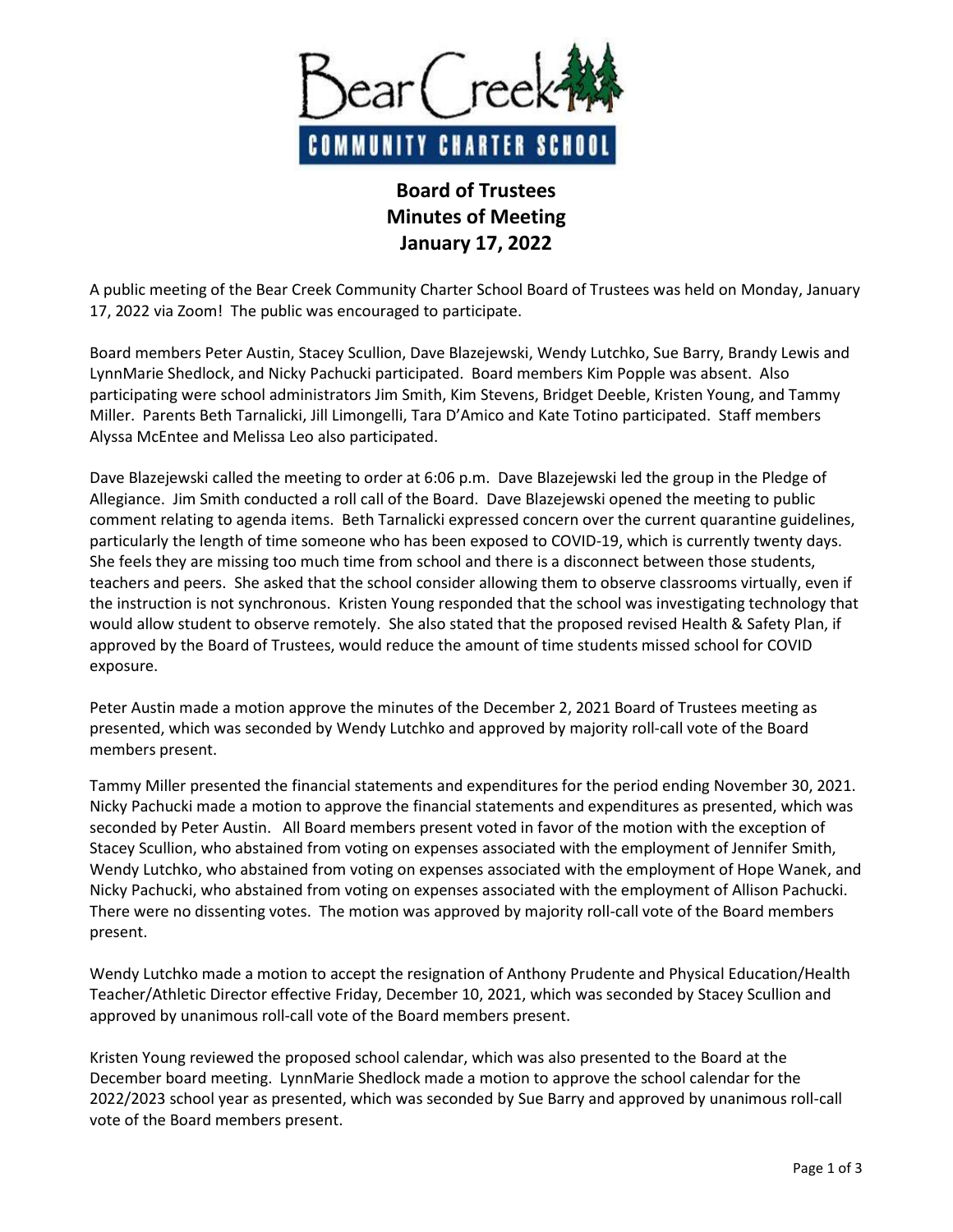Peter Austin made a motion to approve an increase in the per diem rate for Daily Substitute Teachers to \$150.00 for the first five days worked during any given school year and \$175.00 for every day thereafter during the same school year, effective February 1, 2022. The motion was seconded by Nicky Pachucki and approved by unanimous roll-call vote of the Board members present.

Brandy Lewis made a motion to approve a site agreement with the University of Scranton for student nurses, which was seconded by Wendy Lutchko and approved by unanimous roll-call vote of the Board members present.

Peter Austin made a motion to approve the YMCA PowerScholars Academy Memorandum of Understanding for the upcoming summer program, which was seconded by Nicky Pachucki and approved by unanimous rollcall vote of the Board members present.

Brandy Lewis made a motion to approve a Tuition Assistance Request from Matthew Judge for the course The Writing Process K-12 at Kings College for the Fall 2021 semester at a cost not to exceed \$1,600.00. The motion was seconded by Nicky Pachucki and approved by unanimous roll-call vote of the board members present.

Sue Barry made a motion to approve a Tuition Assistance Request from William Barnes for the course Historiography 604 at Slippery Rock University for the Spring 2022 semester at a cost not to exceed \$1,600.00. The motion was seconded by Peter Austin and approved by unanimous roll-call vote of the Board members present.

Peter Austin made a motion to approve the IRS mileage reimbursement rate of \$0.58 per mile for business travel in accordance with school policy. The IRS rate has increased \$0.025 since 2021. The motion was seconded by Brandy Lewis and approved by unanimous roll-call vote of the Board members present.

Peter Austin made a motion to approve a Conference Request for Stephanie Knorr to participate in Making a Difference: Educational Practices that Work! On March 2, 3, 4, 2022 (virtual), sponsored by the Pennsylvania Department of Education at a cost not to exceed \$575.00. The motion was seconded by Wendy Lutchko and approved by unanimous roll-call vote of the Board members present.

Wendy Lutchko made a motion to approve the Emergency Instructional Time Template Section 520.1 for the 2021-2022 school year, which was requested by the Pennsylvania Department of Education. Jim Smith noted that this document was provided to the Wilkes-Barre Area School District for consultation. Lynn Marie Shedlock seconded the motion, which was approved by unanimous roll-call vote of the Board members present.

Jim Smith provided the Board with an overview of two proposals for internet service, which were received as part of the E-Rate bid process, and reviewed the bid criteria and bid evaluation process. Wendy Lutchko made a motion to approve a one-year agreement with Frontier Business for 500Mbps bandwidth internet service for \$925.00 per month for the period July 1, 2022 through June 30, 2023, which was seconded by LynnMarie Shedlock and approved by unanimous roll-call vote of the Board member present.

Sue Barry made a motion to approve a Conference Request from Lori Argot to participate in the virtual seminar Anxiety, ADHD and Anger in the Classroom at a cost not to exceed \$370.00. the motion was seconded by Brandy Lewis and approved by unanimous roll-call vote of the board members present.

Kim Stevens and Jim Smith provided a summary of the changes made to the School Health and Safety Plan. Dave Blazejewski asked that school administrators review the plan criteria and what is happening in the school environment every thirty days and report back to the Board regarding potential changes to the Plan. Jim Smith stated that the Plan was provided to the Wilkes-Barre Area School District for consultation. Kim Stevens stated that once approved, the Plan will be provided to the Pennsylvania Department of Education and posted on the School's publicly-accessible web site.